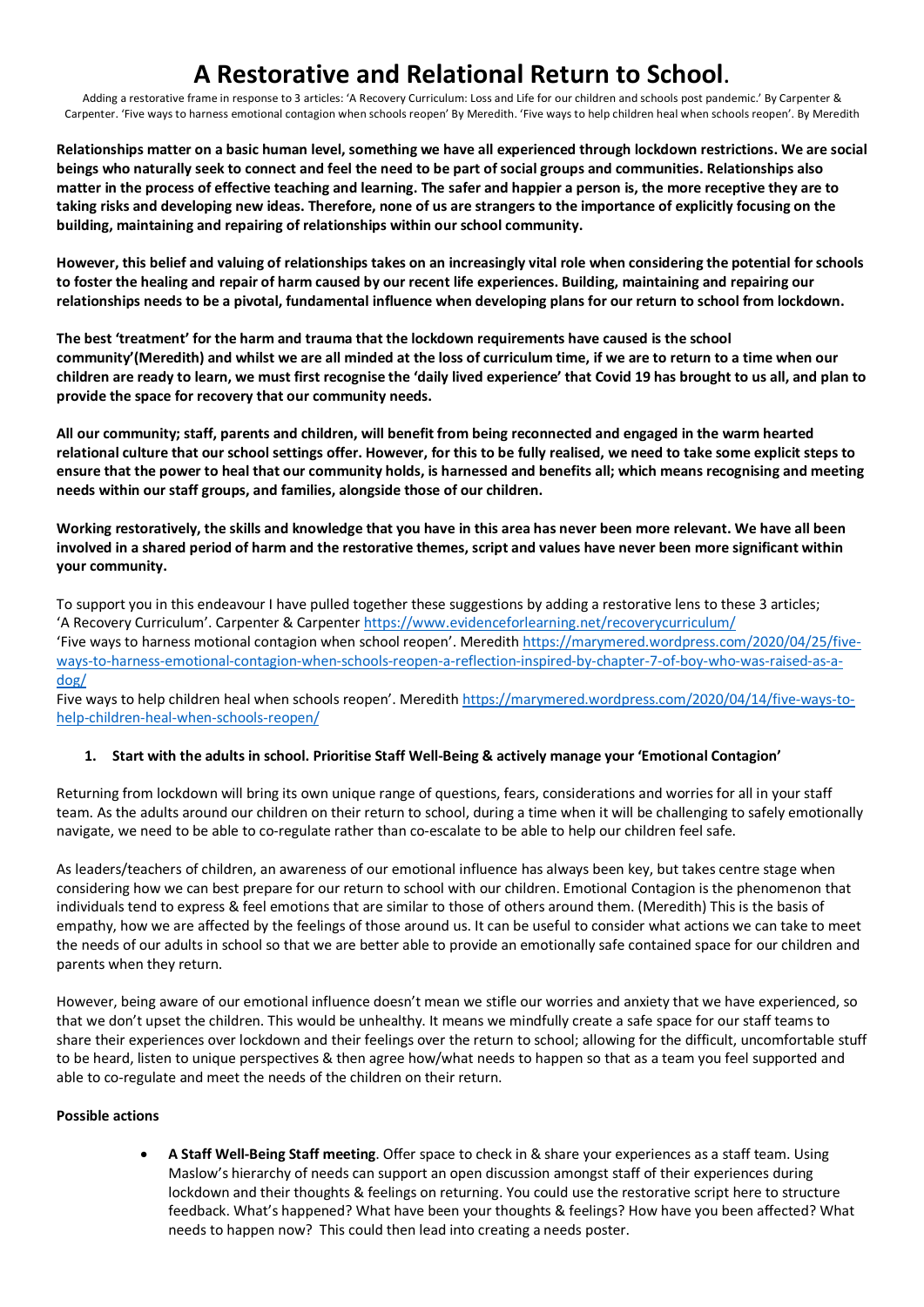Adding a restorative frame in response to 3 articles: 'A Recovery Curriculum: Loss and Life for our children and schools post pandemic.' By Carpenter & Carpenter. 'Five ways to harness emotional contagion when schools reopen' By Meredith. 'Five ways to help children heal when schools reopen'. By Meredith

- **Staff Needs poster**: Create a "What do we need from ourselves and each other to be our best on the return from lockdown?' Together identify what you need from each other to be your best for the children on their return. Record these needs on a poster, display this in the staff room and return to it on a weekly basis to check what's going well, what requires more attention and what needs to be added.
- **Well-Being Partners**: Organise well-being check in partnerships across your school team with set groups/partners agreeing to check-in with each other each day, built into a feedback loop amongst the whole team.
- **Well-Being Leadership links**: 'Leaders are emotional contagion super-carriers'. (Meredith) Make sure that leadership are included in well-being check ins. Maybe arrange check-in across schools between headteachers/SLT groups or organise within your cluster group.
- **Ongoing Staff Well-being focus**: Actively protect staff meeting time to share experiences, identify needs and discuss ways to boost our emotional resilience during the return from lockdown.
- **Our first physical catch up**: Considering planning your first physical catch up as a staff team to be before you all meet up when the children return. Re-establishing social connections and links as a staff team, without the children there, will allow 100% focus goes on the building and maintaining of these key relationships before the challenge of meeting the needs of your families and children on that first day back.

## **2. Explicitly use your community values**

Our values are the foundation of our relationship building and act as an anchor to 'how we want to be' when we are in our school community. As such they offer us some useful grounding during these times of disorder and trauma. They could be useful as a structure to support your return, guiding your strategic plans, as assembly focus, circle time discussions and letters/information out to families.

## **3. Seek Unique Perspectives, work WITH and use that Purposeful Pause.**

Whilst there will be a need to use some general assumptions to help make some of the many decisions involved in the daily running and setting up of school life post-lockdown, it is important to remember that each individual in your community will have their own unique perspective of lockdown and the return to school.

The Social Discipline Window can be helpful in structuring our reflective responses. Helping us to take the purposeful pause and to plan our WISE mind decision making. Also reconnecting with the WITH mindset skills can help us recognise our areas of strength alongside the areas we need to explicitly plan to use more.

When faced with responses and behaviours that offer challenge remember the need to 'seek to understand before being understood'. The variety of life is infinite but a unifying similarity are our feelings and emotional responses connected to keeping ourselves and our loved ones safe. There have been some threads of vulnerability within some of the Covid 19 data, including ethnicity, old age, chronic health conditions or living in poverty, which may be behind staff, family or children's responses that create tension and conflict on return. Hold onto the need to be curious, and question before making judgements and taking decisions.

## **4. Re-establish routines and boundaries through your needs posters**

The routines and habitual behaviours that are central to being in your setting will be part of the therapeutic response that your community needs. The return to boundaries around behaviours and timeliness will offer some security.

However, re-joining will be frightening after a period of being isolated, for our own safety, from each other. Creating a new class/staff needs poster will be really beneficial, in allowing for these realties to be shared, normalised and the needs identified and recorded to allow all to know what they all need from each other to be their best.

As previously identified, it's worth considering the importance of creating a needs poster first with the staff, to allow yourselves as the adults within the community, the 'leaders' of the children, to be united in your agreed way of being. It will be important for all adults in school to feel safe in their practices if we are to then be able to help our children to feel safe enough to relax and begin to reconnect with their school relationships and their learning. This could include some agreed scripts for staff to use around some identified common questions from children or families.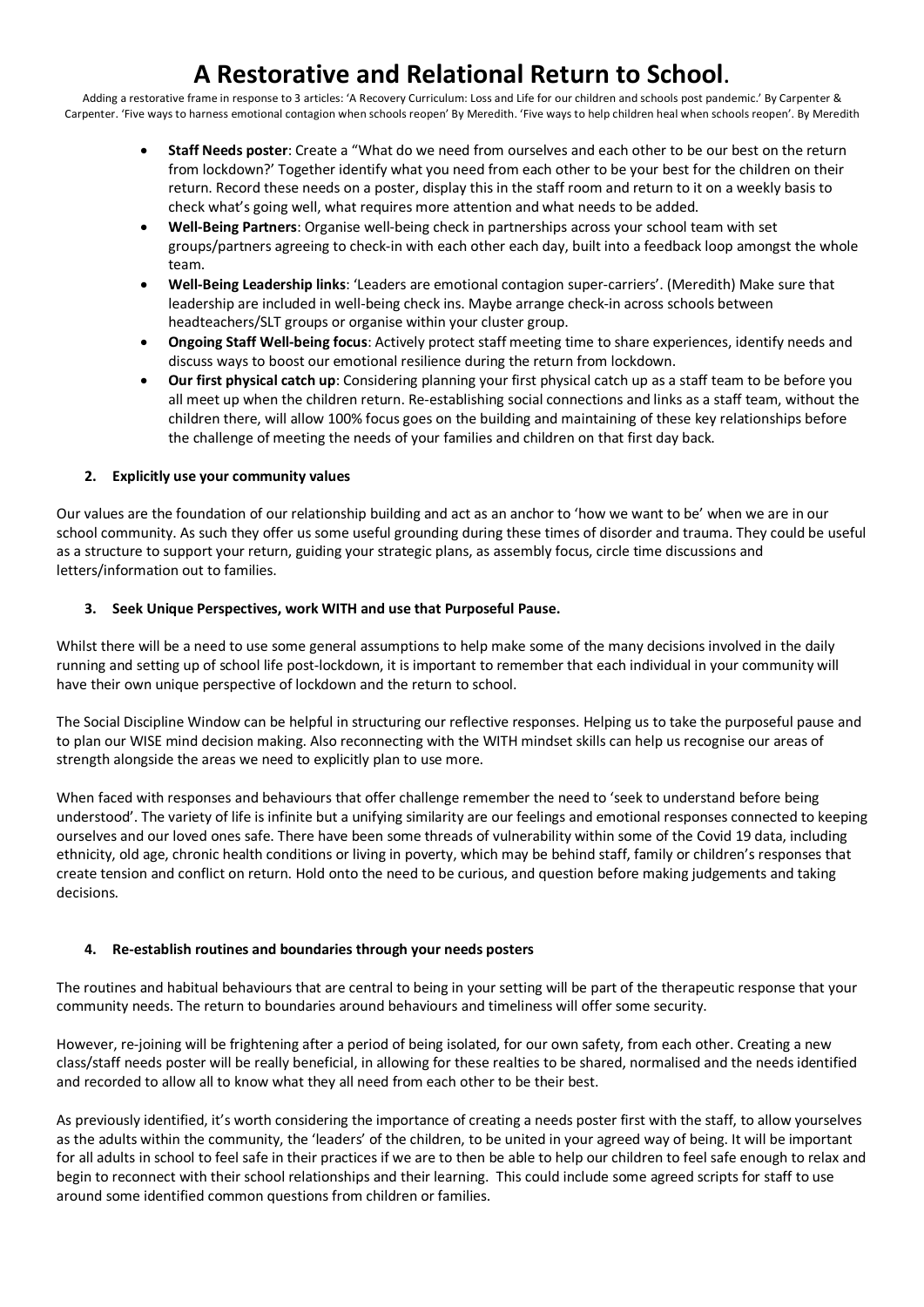Adding a restorative frame in response to 3 articles: 'A Recovery Curriculum: Loss and Life for our children and schools post pandemic.' By Carpenter & Carpenter. 'Five ways to harness emotional contagion when schools reopen' By Meredith. 'Five ways to help children heal when schools reopen'. By Meredith

#### **5. Hold a formal act of remembrance as a community**

As Meredith highlights, whilst there needs to be great care not to re-traumatise, there is strong argument for bringing the community together for organised reflection, to create a safe space to talk about bereavement, allowing the community to reveal their common experiences of loss and to feel the compassion that this sharing creates.

The appropriateness of this will be setting specific but examples of shared remembrance could be;

- A celebration assembly of our resilience and resourcefulness- focusing on things achieved over our time away from school
- An act of remembrance which could involve a clap for carers, or a condolence book or a minute silence in an assembly

#### **6. Use your Value lines & scaling skills**

Remember the usefulness of scaling & value lines in offering a way for us to individually and communally share how we are feeling and can help us to measure our individual and collective sense of well-being.

These could be used in several ways as an outlet for your community to start to talk and process the experiences they have had during lockdown and can help to measure and update on the development of your community well-being..

- **Staff & Class 'Daily check in' Value Lines**: Use the scale numbers as ways to share how you are feeling. This doesn't always have to be verbal. Creating a visual value line in the staff room or classroom & using images/photos/chosen characters, for staff/children to place on the line to check in how they are feeling can be a less intrusive way to share feelings.
- **What do you think or feel about this?**: Value lines can be used as a structure to share how we feel about recent events and can provide a safe way for all to share their thoughts & feelings without having to speak out in front of others. This can be effective in large groups, small groups or 1:1. Using an appropriately sized scale for your group (a large one across the classroom wall for a whole class activity or an a4 copy if working 1:1) you share your statement and ask people to represent their response by standing near the number or placing their mark on the number that represents their thought/feeling. (0=strongly disagree, 10= strongly agree with the statement.)

| missed seeing | enjoved        | I feel safe    | I feel comfortable | I have had lots of | am worried        |
|---------------|----------------|----------------|--------------------|--------------------|-------------------|
| my class and  | learning at    | coming back to | wearing a mask.    | different feelings | about having      |
| teachers.     | home.          | school.        |                    | during lockdown.   | missed lessons in |
|               |                |                |                    |                    | school.           |
| I missed the  | I am sad that  | am sleeping    | have been online   | I find it hard to  | am worried        |
| routine of    | we haven't sat | well.          | a lot during       | remember to        | about the health  |
| school.       | our tests.     |                | lockdown.          | socially distance. | of people in my   |
|               |                |                |                    |                    | home.             |

Possible useful statement to explore with staff and children using value lines;

You can find downloadable value lines on our website.

#### **7. Restorative Circles**

Your restorative circle practice will offer a safe space to build and maintain those relationships that have been disrupted by lockdown for all in your community. These ideas and topics for discussion have as much value to be used with staff groups as they do with the children when they are back in the classroom.

I have pulled together a range of starting points which have some chronology but can be taken singularly.

- a) Initially plan to **have fun together**. Remember the benefits of using check ins, check outs, mixers & energisers as ways to reconnect and re-establish trust in the circle being a safe place to share thoughts and feelings.
- b) Begin to **explore recent experiences** through focus questions/activities such as;
	- § Things I have enjoyed during lockdown
		- Things I have missed during lockdown
	- Things that helped me to cope during lockdown